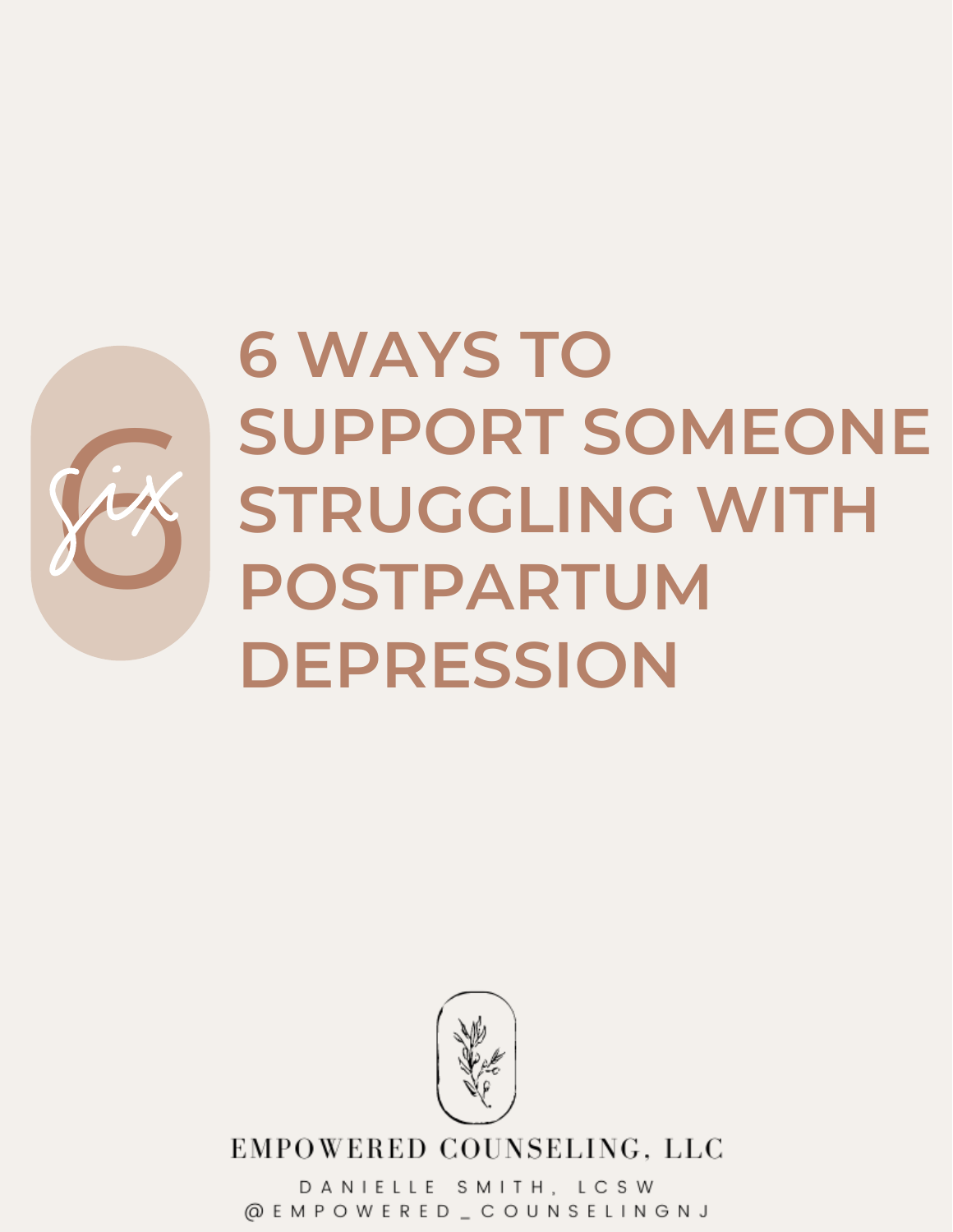## **LISTEN TO THEIR FEELINGS**

Someone who is struggling with<br>postpartum depression probably has a lot<br>of feelings (sadness, guilt, shame, anger,<br>etc.). Don't ignore these feelings, be there<br>& listen without judgement Someone who is struggling with postpartum depression probably has a lot of feelings (sadness, guilt, shame, anger, etc.). Don't ignore these feelings, be there & listen without judgement

#### **DON'T COMPARE**

If you have children yourself, do not compare your experience with their experience. By doing this you may perpetuate the guilt and shame they are already feeling.

one



#### **REMIND THEM THIS IS TEMPORARY**

th3ree They may be feeling like things will never get better & they will never feel like themselves again. Remind them that this is not true and these symptoms are not part of their identity. It may take time but they will overcome this struggle.

### **@empowered\_counselingnj**